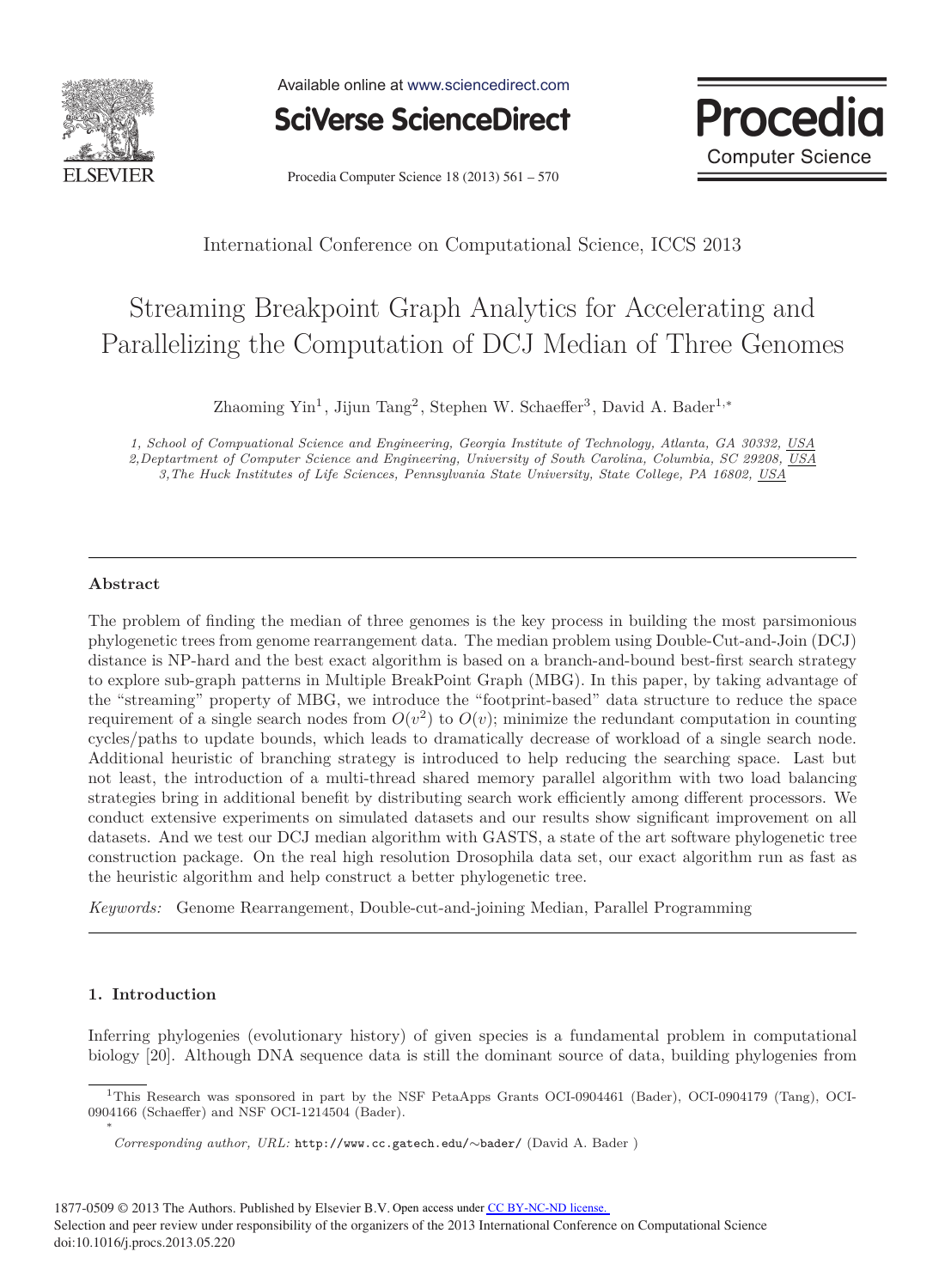higher-level changes such as genome rearrangements has gained increasing interests from the field because of the larger number of states (4 for nucleotide sequences versus n-1 gene adjacencies). The problem of finding median of three genomes based on genome rearrangement, is the building block for constructing a phylogenetic tree under the maximum parsimony criteria [8, 14]. Given three genomes, it asks for a "median" genome which has the minimum accumulated genome rearrangement operations (distance) between these three genomes. There are different methods to solve the median problem using different measurement of distance metrics, such as break-point [16], reversal [3], translocation [1] and double-cut-and-join(DCJ) [23]. Double-cut-and-join (DCJ) operation can unify the operation of reversal, translocation, fusion, and fission with only two moves on a Breakpoint graphs, which makes it the most studied operation in the last few years. The DCJ median problem has proven to be NP-hard and APX-hard [13] and several exact algorithms have been implemented to solve the DCJ median problems on both circular chromosomes [4, 5] and linear chromosomes [6, 7]. These methods are fast when genomes are similar, but as the search space grows to prohibitively large, it may take months if not years for them to finish when the genomes are distant.

Emerging social network research has introduced the method of streaming graph analysis [11, 18], which deals with how to quickly maintain information on a temporally or spatially changing graph without traversing the whole graph. Because of the combinatoric nature of genome rearrangement analysis, various types of graphs are introduced to represent genome sequences, for example the overlap graph [9], breakpoint graph (BPG), [17] and cycle graph [15], of which the breakpoint graph is studied the most. Many algorithms explore the changing properties of these graphs, which can also be viewed as graph streaming. In this paper, we picked the *DCJ median* algorithm which deals with *BPG* as an example, to show how streaming graph analysis methods can help design genome rearrangement algorithms and achieve significant improvement on both time and space needed to complete the analysis.



Figure 1: Examples of Breakpoint Graphs.

#### **2. Preliminaries**

**Breakpoint Graphs (BPG)**: given a genome which contains *g* non-duplicate genes, each gene is marked with a signed number  $1 \leq |i| \leq g$ . A breakpoint graph  $BPG = (V, E)$ , such that *V* is consists of 2*g* vertices, each gene *i* is represented by a pair of vertices head (marked  $|i| * 2 - 2$ ) and tail(marked  $|i| * 2 - 1$ ), and these vertices are ordered following the gene sequence: *head*(*i*) is ordered in front of *tail*(*i*) if *i* is positive, otherwise,  $tail(i)$  is put in front of  $head(i)$ . *E* consists of *g* edges and if two genes *i* and *j* are adjacent to each other in the gene order $(..., i, j...),$  an edge will connect their adjacent vertices. When dealing with end points, if the chromosome that the genome contains is circular, two end points of the breakpoint graph will be connected by an single edge, if the chromosome is linear, each of two end points will connect by an edge to a separate vertex called a *CAP* vertex. Figure 1(a) shows the *BPG* for gene sequence (1,-2,4,3) under circular and linear cases.

**Multiple Breakpoint Graph (MBG)**: Given multiple genomes which have the same set of non-duplicated genes, we can define a MBG by using different type of edges to represent different genomes. If genomes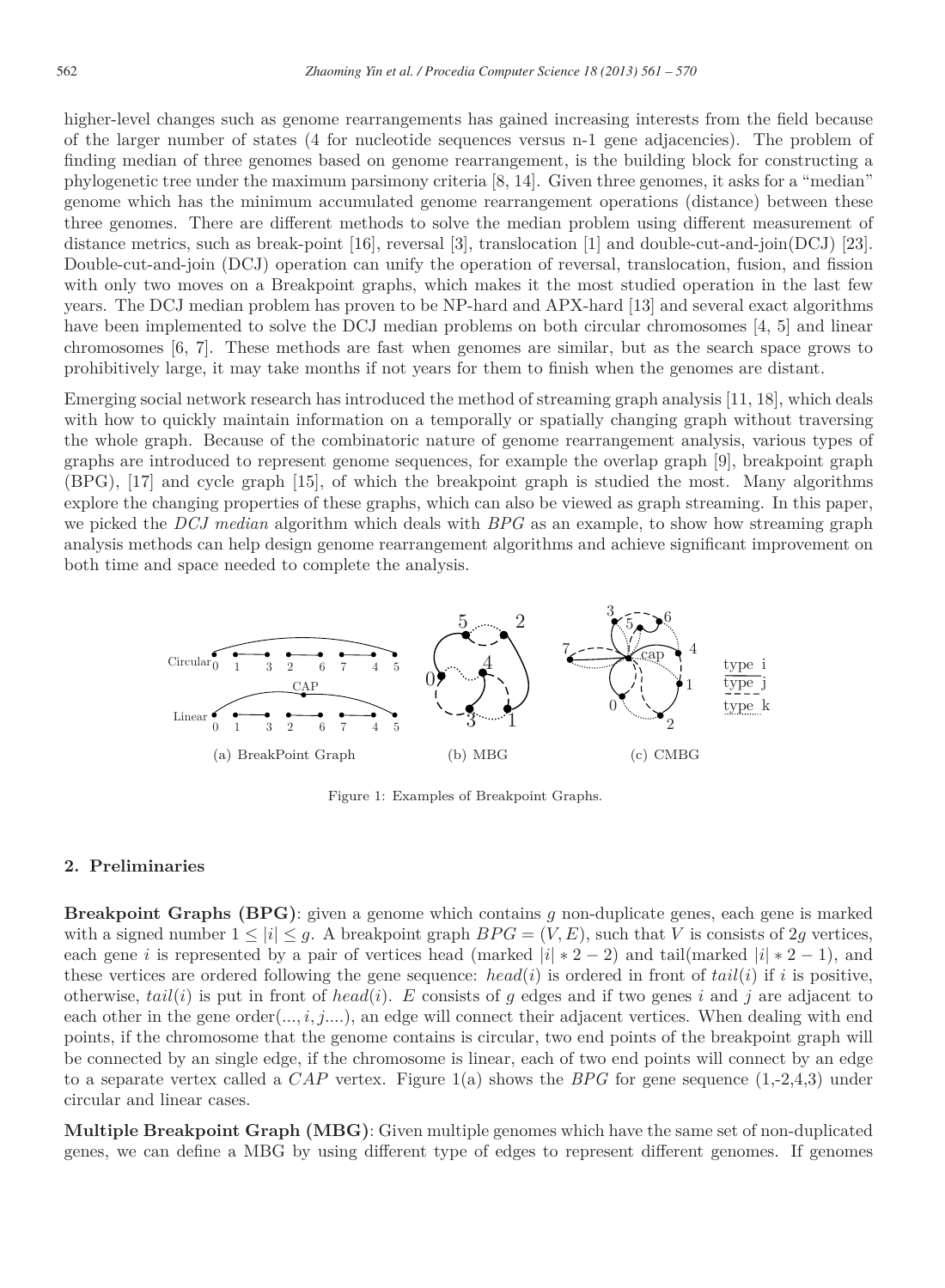consist only of circular chromosomes, the constructed graph is a *MBG*. Figure 1(b) shows the MBG for three gene orders  $((1,2,3);(1,3,2);(1,-2,-3))$ . It's easy to notice that *MBG* is 3-regular graph.

**Capped Multiple Breakpoint Graph (CMBG)**: If genomes consist of single or multiple linear chromosomes, the constructed graph is *CMBG*. Figure 1(c) shows the CMBG for three gene orders that each are consisted of two chromosomes  $((1,2;3,4);(1,3;2,4);(-1,2;-4,3))$  (';' indicates the end of a chromosome). Other than *CAP* vertex, every vertex in *CMBG* has degree of 3. If not specified, we use *BPG* to represent all these three classes of graphs.



(a) DCJ operations (b) 0-matching, AS, shrinking on edge without (c) shrinking on edge with CAP ver-CAP vertex. tex.

Figure 2: Examples of operations on BPG.

**Double-Cut-and-Join(DCJ)**: *DCJ* is the operation that cuts two edges of the *BPG* then rejoins its four end vertices. Figure 2(a) shows an example of *DCJ* operations. Given two genomes, the *DCJ* distance is the minimum number of *DCJ* operations to transform one genome into another. Given three genomes, the *DCJ* median is the genome which has the least accumulate distance between the other three genomes, which can be mapped to *BPG* by a maximal matching that represented by black edges called *0-matchings*.

**Adequate Subgraphs (ASs)**: *ASs* defined in [4, 6] are such graphs that if a *BPG* is partitioned into two parts, one part is an *AS*, the other part is the rest of the graph, there will be no *0-matching* edges connecting these two parts. *ASs* can be used to parition the *BPG* and help to find the *DCJ median* without losing accuracy.

**Edge Shrinking**: *ASs* can be bridged out from the *BPG* by edge shrinking operations. When an *AS* is selected to partition the graph, its possible *0-matching* edges are selected at first. Then, if one *0-matching* edge does not contain *CAP* vertex, edges of the same type that incident to the same *0-matching* edge will be joined into a single edge; If the *0-matching* edge contains a *CAP* vertex, the edge incident to the non-*CAP* vertex will be connected to a *CUP* vertex. Figure 2(b) shows examples of *0-matching*, *AS*, and edge shrinking on the edge that does not contain *CAP* vertex. Figure 2(c) shows an example of edge shrinking on edge that contains a *CAP* vertex.

**Edge Expansion**: Edge expansion is the reverse operation of edge shrinking.

$$
DCJ(i,j) = ij_c + i_u i_u + j_u j_u + \frac{i_a j_u + i_u j_a + i_a j_a + i_u j_u}{2}
$$
  
 
$$
+ min(i_a i_a, i_a i_u) + min(j_a j_a, j_a j_u)
$$
 (1)

**Cycle**: In a *BPG*, start with a vertex, and visit the edges with type *i* and *j* repeatedly, if this tour comes back to the start vertex, all vertices and edges contained in this tour are in an *i-j cycle* which in abbreviation  $i_j$ <sub>c</sub>.

**Path**: In a *CMBG*, start with a *CAP* or *CUP* vertex, and visit edges with type *i* and *j* repeatedly, and this tour will come back to the CAP or CUP vertex, all vertices and edges contained in this tour are in a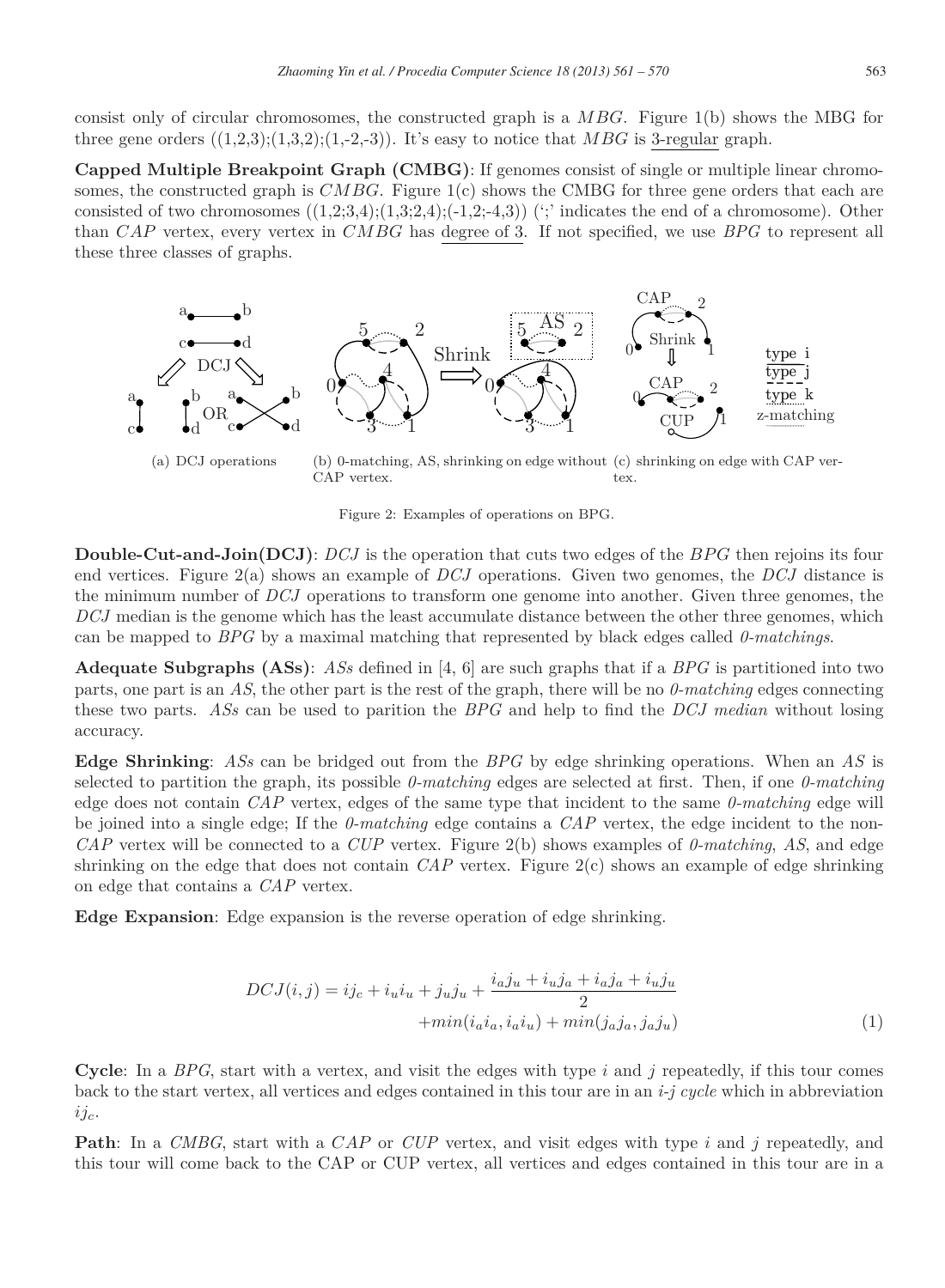*path*, we can name different types of paths by types of their first and last edge and the start/end vertex. For example, *i-cap-j-cup path* defines a path that start from *CAP* vertex with an type-*i* edge and end until a *CUP* vertex with a type-*j* edge, we can abbreviated this path as  $i_a j_u$ . Every vertex in an  $i j_c$  or in a path has degree of 2. In *BPG*, the *DCJ* distance between two genomes marked by *i* and type-*j* edges, is calculated by Formula 1.

**Best-first-search based Branch and Bound Algorithm (A\* BnB)**: The best algorithm to solve the DCJ median problem is an *A\* BnB* algorithm. When searching on a search node represented by a *BPG* with *v* vertices, **first** it traverses the *BPG* to detect *ASs*, which is a classic subgraph isomorphism problem [12]. Since this step only detects small ASs of limited patterns, special algorithms have been developed which all have time/space complexity of  $O(v)$ ; **second**, if there are *ASs* found, one or two child search nodes will be expanded by shrinking the *0-matching* edges in *ASs*, otherwise there will be *v* − 1 child search nodes expanded. At the very beginning of this search process, there usually are a lot of *ASs* in *BPG*, but after a few steps, *BPG* will be altered to a state that for the first time there is no *ASs* exists in it, we call it *BPG kernel*, and the number of vertices in *BPG kernel* is marked as *κ*. When the searching process reaches *BPG kernel*, it's hard to generate new *ASs* by shrinking "assumed" *0-matching* edges, and the following search processes have a branching factor dicided by  $\kappa$ . This step has time/space complexity of  $O(v)$ ; **third**, each *BPG* of the expanded child search node will be traversed to get cycle/path number for updating the upper and lower bounds. In this step, if  $ASs$  are detected, the time/space complexity is  $O(v)$ . In contrast, if there is no *ASs* detected, the time/space complexity become  $O(v^2)$ .

# **3. Streaming Breakpoint Graph Analysis Methods**

One very important point to notice is that, *κ* determines the performance of this *A\* BnB* algorithm. To begin with, the algorithm's branching factor is decided by *κ*. In addition, if there is no *ASs* in a search node, the third step in the  $A^* BnB$  will have complexity of  $O(v^2)$ , which makes the complexity for processing this search node  $O(v^2)$ . Last but not least, if  $\kappa$  is large there will be a huge number of *BPGs* generated for child search nodes, which makes this algorithm additionally bound by I/O. However, most of the operations on *BPG* is minor, which only involves change on one edge, by utilizing the properties of streaming *BPG*, it is possible to reduce both time and space requirement for processing a search node.

# *3.1. Compressed Data Structures for Memory and I/O Efficiency*

In the current *DCJ* median algorithm, every time when there are new child search nodes expanded, new *BPGs* will be allocated and pushed into a search list. As a result, huge amount of memory allocation and I/O can not be avoided. Because each *BPG* of a child search node is generated from shrinking edges of the *BPG* of the root search node following several steps, we can store these edges as "footprints" instead of *BPGs* themselves. Here, because we only consider search nodes from the *BPG kernel* stage (because processing node before this stage is fast), every search node could only store footprints after the *BPG kernel* stage. In other words, there is only one *BPG* in the memory, when finished processing search node *a* with footprint *f-a*, and continue searching from another search node *b* with footprint *f-b*, edges of *BPG* in *f-a* are expanded then edges in *f-b* are shrunk to switch from node *a* to node *b*. In addition, if there is no *AS* found in the parent search node, the expanded  $v - 1$  child search nodes will all share the same footprint of their parent. Under such circumstance, the cost of storing a child search node can be additionally contracted to only 1 edge and a pointer to the footprint of their parent search node.

#### *3.2. A Fast Method to Update Cycle/Path Numbers*

In the current *DCJ* median algorithm, every vertex needs to be visited once to estimate cycle/path numbers for bounding. However, when the *BPG* of a child search node is generated by just shrinking one edge from the *BPG* of its parent node, we have the following observations (see Figure 3 for example.) to help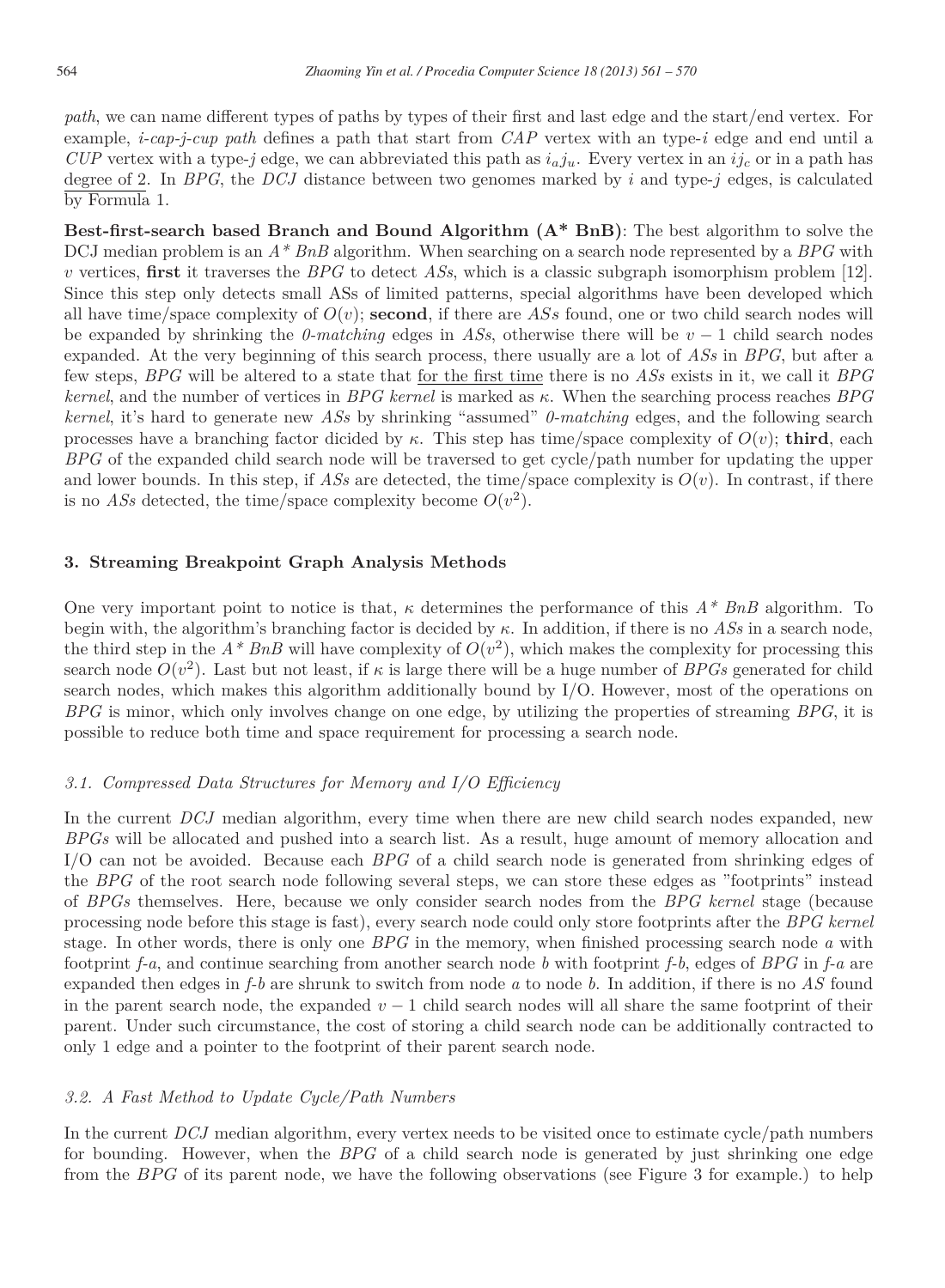design quick method to update cycle/path numbers. Suppose shrinking one *0-matching* edge connecting two vertices *a* and *b* (*a* and *b* are not neighbors, because if they are neighbors after shrinking, they will be bridged out from the *BPG* and there will be no change in the cycle number), the type-*i* and type-*j* edge of *a* is connected to vertex *x* and *y*, the type-*i* and type-*j* edge of *b* is connected to vertex *w* and *z*.

**Observation 1.** *If a and b are in different connected components (ij<sup>c</sup> or* path*), and at least one vertex is in a ijc, after shrinking, the number of ij<sup>c</sup> will decrease by 1.*

**Observation 2.** *If a and b are in the same cycle, after shrinking, the number of ij<sup>c</sup> could be changed by either increase 1, or stay the same).*

**Observation 3.** *If a and b are in the same path, after shrinking, the number of cycles will be increase by 1 if and only if x and w are in the same adjacent vertices set after the component is separated by a and b.*

**Observation 4.** *If at least one of a and b are in a path, after shrinking, the number of path stays the same.*



(a) An example of observation 1. (b) examples of observation 2. (c) An example of observation 3 and 4.

Figure 3: Examples of different observations when only one 0-matching is shrunk.

| $update\_cycle\_fast(a, b)$                       | $update\_path\_type\_fast(a, b)$                 |
|---------------------------------------------------|--------------------------------------------------|
| if $a$ and $b$ in different cycle then            | if $a$ and $b$ in different path then            |
| cycle number decrease 1;                          | update path types;                               |
| <b>else</b> { <i>a</i> or <i>b</i> is in a cycle} | <b>else</b> { <i>a</i> or <i>b</i> is in a path} |
| $x = \text{neighbor}[a][i]$ ;                     | $x = \text{neighbor}[a][i]$ ;                    |
| $w = \text{neighbor}[b][i]$ ;                     | $w = \text{neighbor}[b][i]$ ;                    |
| <b>if</b> x and w are in the same                 | <b>if</b> $x$ and $w$ are in the same            |
| adjacency vertices set then                       | adjacency vertices set then                      |
| cycle number increase 1;                          | cycle number increase 1;                         |
| end if                                            | update path types;                               |
| end if                                            | end if                                           |
|                                                   | end if                                           |

Based on Observation 1, 2 and 3, we can update the cycle number in *O*(1) time if only one *0-matching* edge is shrunk. Based on Observation 4, it's possible to visit only the connected component of affected vertices to determine the change of path type. The summarized fast algorithm for updating cycle/path number is shown in *update\_cycle\_fast*( $a, b$ ) and *update\_path\_fast*( $a, b$ ) separately.

#### *3.3. Heuristics for Reducing Search Space*

In a recent paper by Rajan et. al, [22], they designed approximation algorithm to compute DCJ median, though DCJ median problem is *APX-hard*, the algorithm achieved a good approximation rate for reverse median problem [3] (using DCJ median algorithm to approximate reverse median problem). This method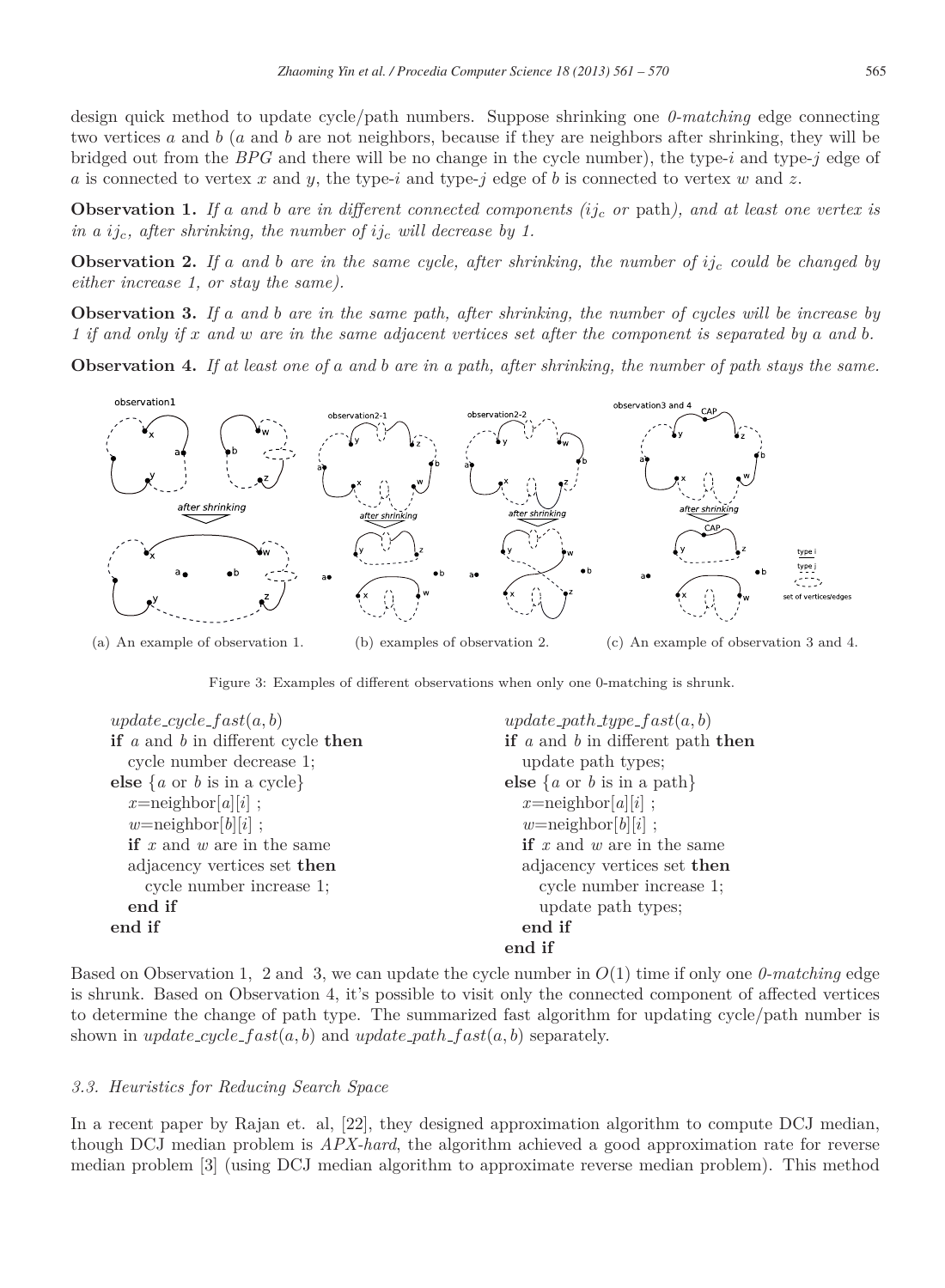can be served to provide initial tighter lower bound, even though it might not be helpful for reducing search space, it can be useful in reducing space requirement, because those branched search node whose upper bound is smaller than the global maximal lower bound will be discarded, and the initialization of a tighter global lower bound can increase this threshold. In this paper, we introduce a branching strategy, which is helpful to quickly exhaust search nodes with the maximal upper bound and approach lower bound faster. In [5], the author state that the upper bound is  $upperBound = c + \frac{3}{n} + \frac{c_{1,2}+c_{1,3}+c_{2,3}}{2}$  (actually, this formula is just for circular chromosomes, but we can extent it to linear chromosomes). Suppose vertex  $V_k$  is in  $ijc_k$ and we define *cycle rank sum of*  $V_k$  as  $R(V_k) = \sum_{(i,j) \in (1,2,3), i \neq j} |ijc_k|$ .

**Proposition 1.** If there is no AS detected, and we select the vertex  $V_k$  in BPG such that  $R(V_k)$  =  $min(R(V_i))(V_i \in BPG)$ , and shrink this vertex with other vertices in BPG to generate  $|2v - 1|$  inter*mediate child BP Gs, the number of child BP Gs with upper bound value that is equal to the global maximal upper bound is minimized.*

Based on Observation 1, we know that if two vertices are in different component (cycle), after shrinkage the total cycle number will decrease by 1, since vertex  $V_k$  with  $R(V_k) = min(R(V_i))(V_i \in BPG)$  has the least number of vertices that share component(cycle) with it, then shrink this vertex with all other vertices will cause the maximal number of cycles to merge, and the upper bound will decreased.

#### *3.4. Shared Memory Parallel Algorithm*

Since there are a lot of articles about parallel branch and bound algorithms [10], we will not dive into detail about the framework of the parallel algorithm. Here we discuss two load balancing strategies that we use in our shared memory multi-thread parallel algorithm. The first strategy is, when a thread has finished its work, it will check the intermediate files of other threads with the maximal upper bound value, if such files exits, it can "steal" the tasks of other threads by just renaming the files to its own, this strategy has very little overhead of synchronization. The second strategy is, when there is no files left of other threads, instead of "stealing" other threads' work, this thread just kill itself, and notify one of other threads with maximal expected work to do to fork their jobs to a new thread to continue searching.

#### **4. Experimental Results**

We conduct our experimental tests of this method on a machine using the linux operating system with 16 Gb of memory and an Intel(R)  $Xeon(R)$  CPU E5530 16 core processor, each core has 2.4GHz of speed. Because the existing DCJ algorithms (both for circular and linear chromosomes) are implemented using JAVA [4, 6, 7], we also implement our algorithm using JAVA, all of the source code are compiled with JDK1.7 with -O option.

#### *4.1. Time/space usage*

In [4, 6, 7], the authors analyzed the performance of the original *DCJ* median algorithm with a simplified model, i.e. they only allowed reversal as the event and assumed that the *DCJ* distance between each of the three species is the same. In this paper, we generate simulated data using a model which is biologically more accurate. First we generate phylogenetic model trees of three genomes by using a birth-death model [24]. Then, based on the model tree, we execute *DCJ* operations on each genome for some random times, then we select the generated data of a specific *κ*, we collect 10 data samples for each *κ*. For the test of time/space complexity, we run the program to process only 10k search nodes then return. In the experiment, we have a parameter called *thresh*, which stands for the threshold for the number of graphs stored in the memory, if the number exceeds this threshold, these graphs will be stored back to the disk. We have tested the threshold for 2k and 10k nodes  $(k=1000)$ .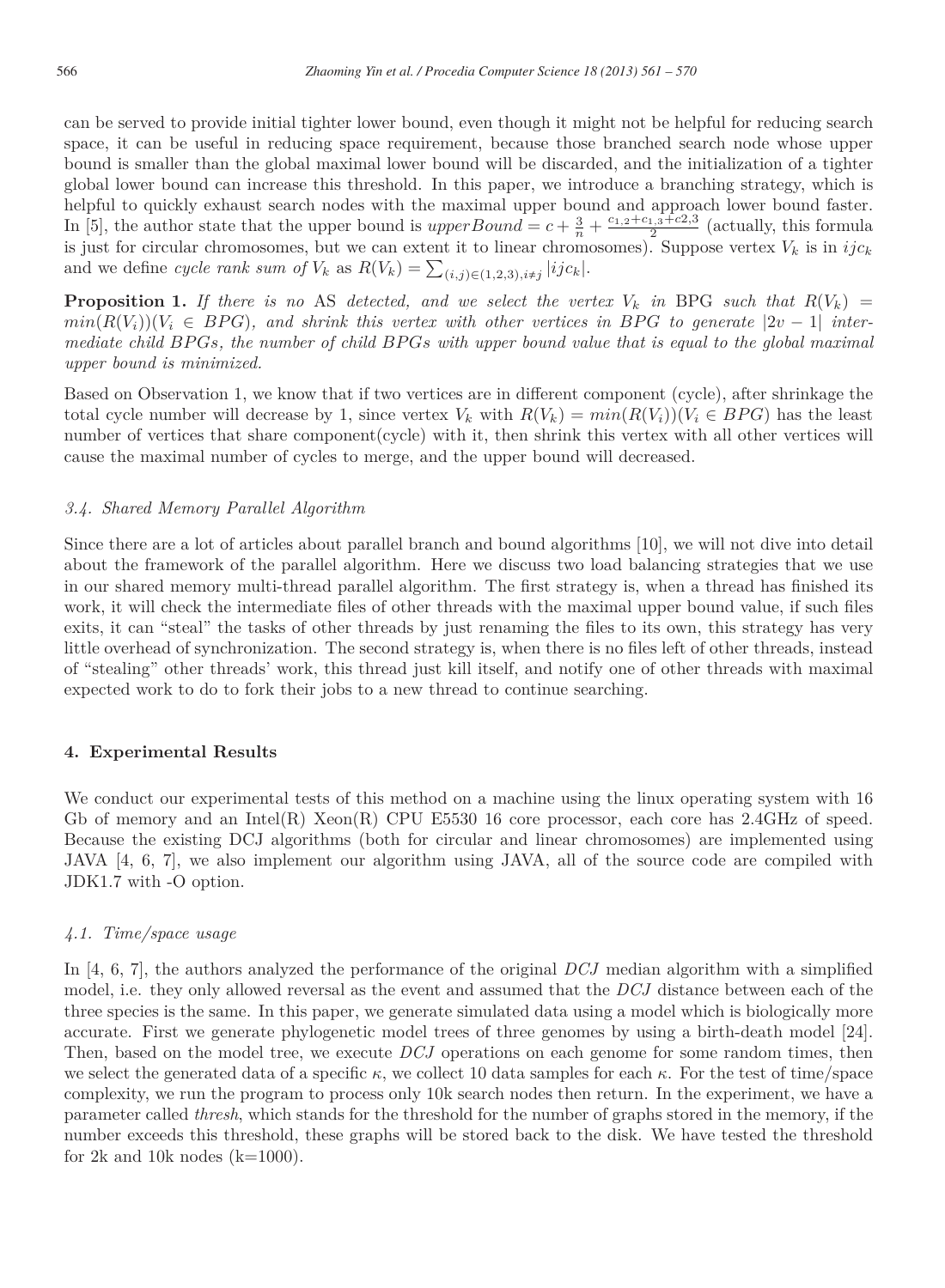

Figure 4: Time complexity comparison for our streaming algorithm  $(s)$  and the original algorithm  $(s)$ .



Figure 5: Space complexity comparison for our streaming algorithm  $(s)$  and the original algorithm  $(s)$ .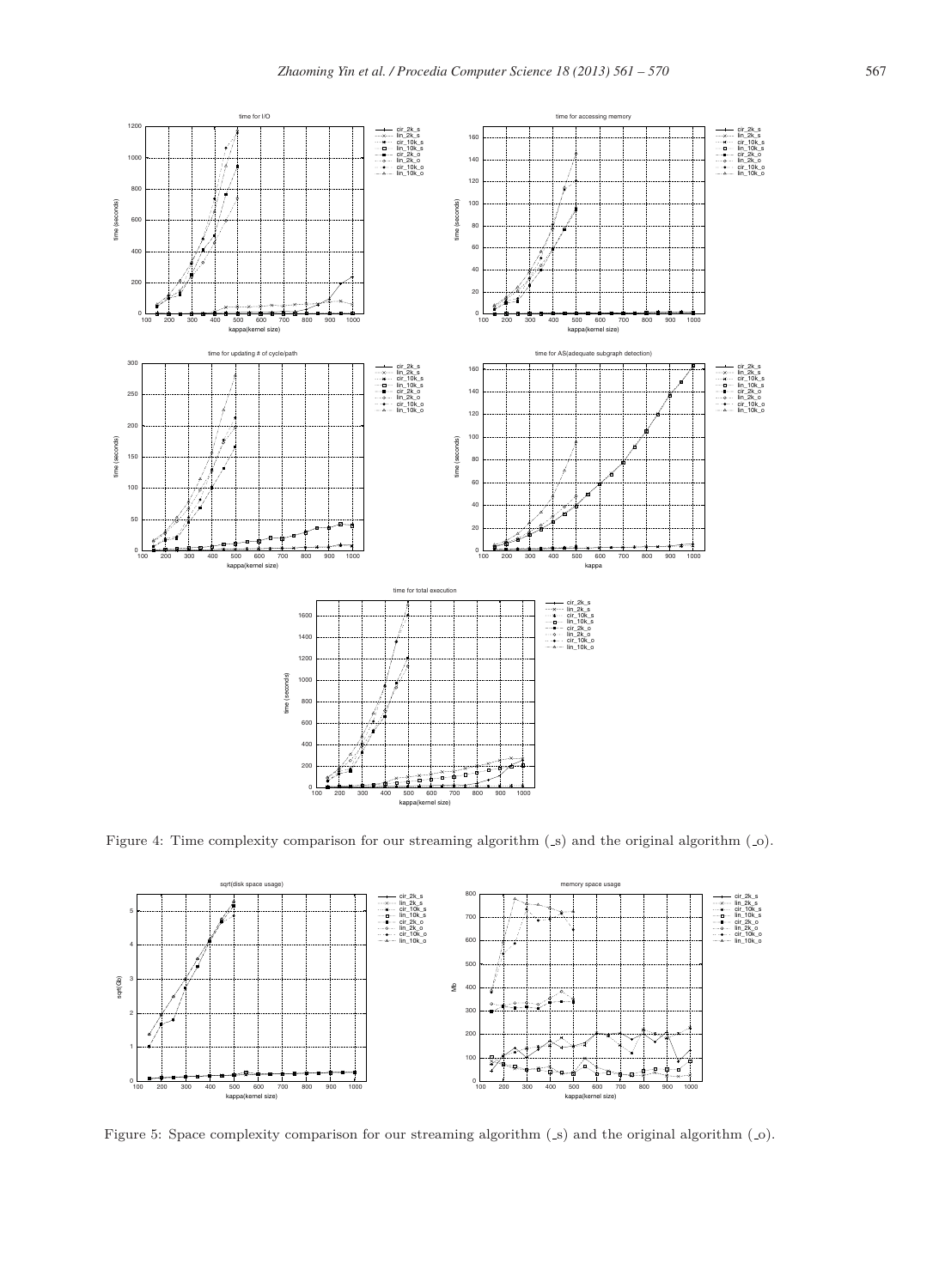|                                    | $\kappa$ |               | method        |       | finished        |     | avg time (seconds) |          | avg search space |  |
|------------------------------------|----------|---------------|---------------|-------|-----------------|-----|--------------------|----------|------------------|--|
|                                    | 80       |               | optimized     | 10/10 |                 |     | 6.42               |          | 159784           |  |
|                                    |          |               | non-optimized | 8/10  |                 |     | >336.61            |          | > 9861818        |  |
|                                    | 90       |               | optimized     |       | 10/10           |     | 27.66              |          | 669608           |  |
|                                    |          | non-optimized |               |       | 6/10            |     | N/A                |          | N/A              |  |
|                                    | 100      | optimized     |               |       | 10/10<br>850.33 |     |                    | 17146636 |                  |  |
|                                    |          |               | non-optimized |       | 1/10            | N/A |                    | N/A      |                  |  |
| Search space for linear Chromosome |          |               |               |       |                 |     |                    |          |                  |  |
|                                    | $\kappa$ | method        |               |       | finished        |     | avg time (seconds) |          | avg space        |  |
|                                    | 80       |               | optimized     | 10/10 |                 |     | 44.77              |          | 442855           |  |
|                                    |          |               | non-optimized | 10/10 |                 |     | 6576.07            |          | 71782336         |  |
|                                    | 90       |               | optimized     | 10/10 |                 |     | 201.48             |          | 1729328          |  |
|                                    |          |               | non-optimized |       | 2/10            |     | N/A                |          | N/A              |  |
|                                    | 100      |               | optimized     |       | 10/10           |     | 24236.91           |          | 138420207        |  |
|                                    |          | non-optimized |               |       | 0/10            |     | N/A                |          | N/A              |  |
|                                    |          |               |               |       |                 |     |                    |          |                  |  |

Table 1: The running time and search space for circular chromosomes **Search space for Circular Chromosome**

In Figure 4, combined with the total time, we also recorded four types of time: time to detect adequate subgraphs, time to store and retrieve graphs, time for I/O and time to update lower/upper bounds. We can see from the figure that for the original algorithm, under all of cases, the time grows quadratic (since the time for the original algorithm to run larger data (*κ >* 500) is so large, we do not include these results), and for our stream algorithm, the time grows linearly. This is also true for the separate time of  $I/O$ , memory access and bound update. Another thing is, when the threshold is increased from 2k to 10k, our stream algorithm time reduces a lot on both circular and linear chromosome cases, but as for the original algorithm, it even takes more time. In addition, we have also noticed the reduce of time for detecting ASs, this could due to our code optimization, but also the improvement of memory locality, since there is only one graph stored in the memory. Last but not least, we can see that in the original algorithm, it spends more time on bound update than *ASs* detection, but our streaming algorithm reduce the bound update time to less than *ASs* detection time.

Figure 5 shows the space usage for the original algorithm and our streaming algorithm, it's very clear that our algorithm takes way less storage(memory and disk) than the original algorithm. One thing to notice is, for every graph in the original algorithm, it stores the according median genome for that graph, and the space usage is  $O(q)$ , we disable this storage to make the comparison fair, because our "footprint" based data structure and make sure that we don't need to keep the median genome information.

#### *4.2. Problem space for complete search*

In our previous discussion, we state that the performance of *DCJ* algorithm is directly dependent on *BPG kernel* size *κ*, and the figure shows that both the time/space complexity have been reduced, which makes our improvements well justified. However, the improvement of the time/space complexity can only introduce at most two orders of magnitude of speedup, we can additionally reduce the search space to gain more performance by using heuristics. In Table 1, it shows the comparison between methods that performs the heuristic of upper/lower bound (optimized) and which does not use heuristics (non-optimized). For a given *κ*, if the non-optimized algorithm can not finish the search by searching the maximal number of search nodes of optimized algorithm, we marked it as "unfinished". From the table, it's very clear that our heuristic reduced search space for both circular and linear chromosomes by a factor of nearly two.

# *4.3. Parallel speedup*

We implement our parallel algorithm by using JAVA threads, and we perform the experiment on the same data set of the previous section, the speedup is averaged over 10 cases. We can see from Figure 6(a) that our algorithm achieved very good parallel speed up, especially on large data search space problems. For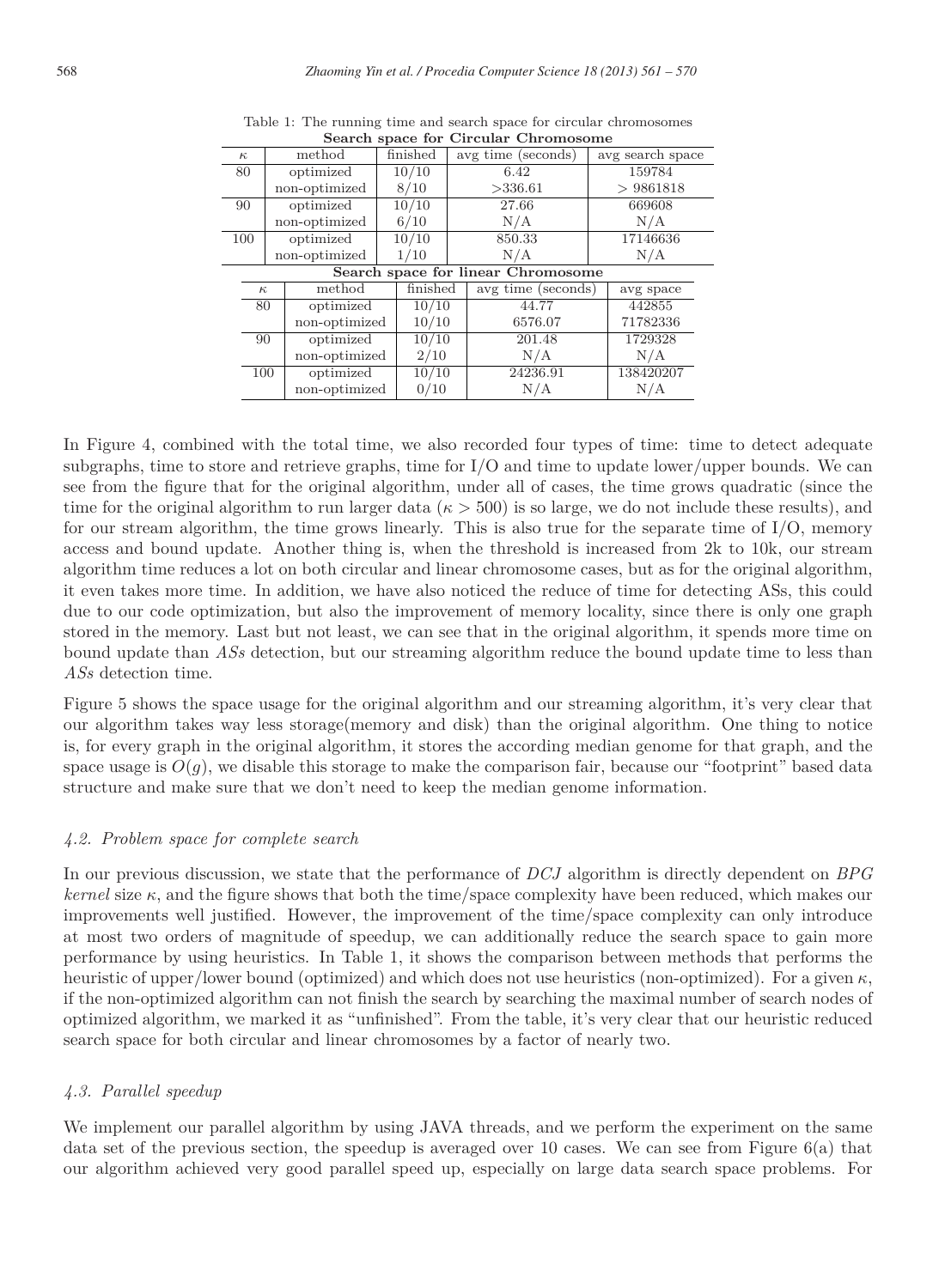

Figure 6: Parallel speed up.

| Table 2: The experiment result for phylogenetic tree construction |  |  |  |
|-------------------------------------------------------------------|--|--|--|
|-------------------------------------------------------------------|--|--|--|

| data set               | num   | max | median | Heuristic   | $\text{Exact}$ | Heuristic      | Serial         | Parallel       |  |  |  |
|------------------------|-------|-----|--------|-------------|----------------|----------------|----------------|----------------|--|--|--|
|                        | genes | к   | κ      | tree length | tree length    | time (seconds) | time (seconds) | time (seconds) |  |  |  |
| $\frac{dros-5}{d}$     | 9738  | 79  | ി      | 4395        | 4320           | 102.8          | 1449           | 394.5          |  |  |  |
| $\frac{dros-12}{dsc}}$ | 7332  | 234 | 60     | 5305        | 5244           | 547.1          | 7055           | 1933           |  |  |  |

the circular chromosome, when  $\kappa = 80$ , the algorithm scales well up to 8 threads, and when  $\kappa = 90$  we can achieve speed up close to 10 when using 16 threads. Surprisingly, we can see even super-linear speed-ups for some cases such when  $\kappa = 100$  and thread number is 16. The observation of super-linear speed up is due to the reduce of the search space when multiple thread is running. As for linear chromosomes, because the data we generated has larger search space and they are more evenly distributed, we can see that for all three kernel sizes, the algorithm scales well.

Figure 6(b) shows the normalized efficiency for our parallel program which is calculated by  $\frac{T_s}{T_p} \times \frac{W_p}{W_s}$  of which  $T_s/T_p$  is the serial/parallel execution time and  $W_s/W_p$  is the number of total processed nodes (total work) for serial/parallel program. In general, when increasing the number of threads, the parallel efficiency is reducing. There might be multiple reasons: 1) there is large overhead for Java thread scheduling, 2) the memory allocated is increasing with the number of threads growing, 3) there are overhead for synchronization when threads are doing load balancing.

## *4.4. Experiment on Real Drosophila data*

We plugged in our algorithm into the state of art phylogenetic tree construction package GASTS [7] which uses a DCJ median heuristic [22], and conduct the experiment on the real Drosophila data set [2, 21], we designed two data sets with the number of species increased. One with 5 species (which are Dmel, Dere, Dana, Dpse and Dwil), we choose these 5 species because they have a long diameter in the phylogenetic relations. Another with all of 12 species of Drosophila. We deleted all of insertion, deletion and duplications to make each species has the same gene content, and the 5 species data set has more genes than 12 species data set because as more divergent taxa are included the number of shared orthologous genes decreases. (see Table 2). The experimental results are shown in Table 2, we do not use a model tree in our experiment. We can see that during the process of constructing the phylogenetic tree, most of the median problems are easy to solve (with a small *κ*). However, there are a few median problems that is extremly hard to solve, which has a very large *κ*. For these problems, we set the program's threshold to search up to 1 million node then return the local minimum. On both data sets, our DCJ median plug-in helps to find a better phylogenetic tree which has smaller accumulated tree length, and comparing to the heuristics based median solver our serial code is just about 10 times slower, by utilizing the parallel algorithm, this gap reduces to about 4.